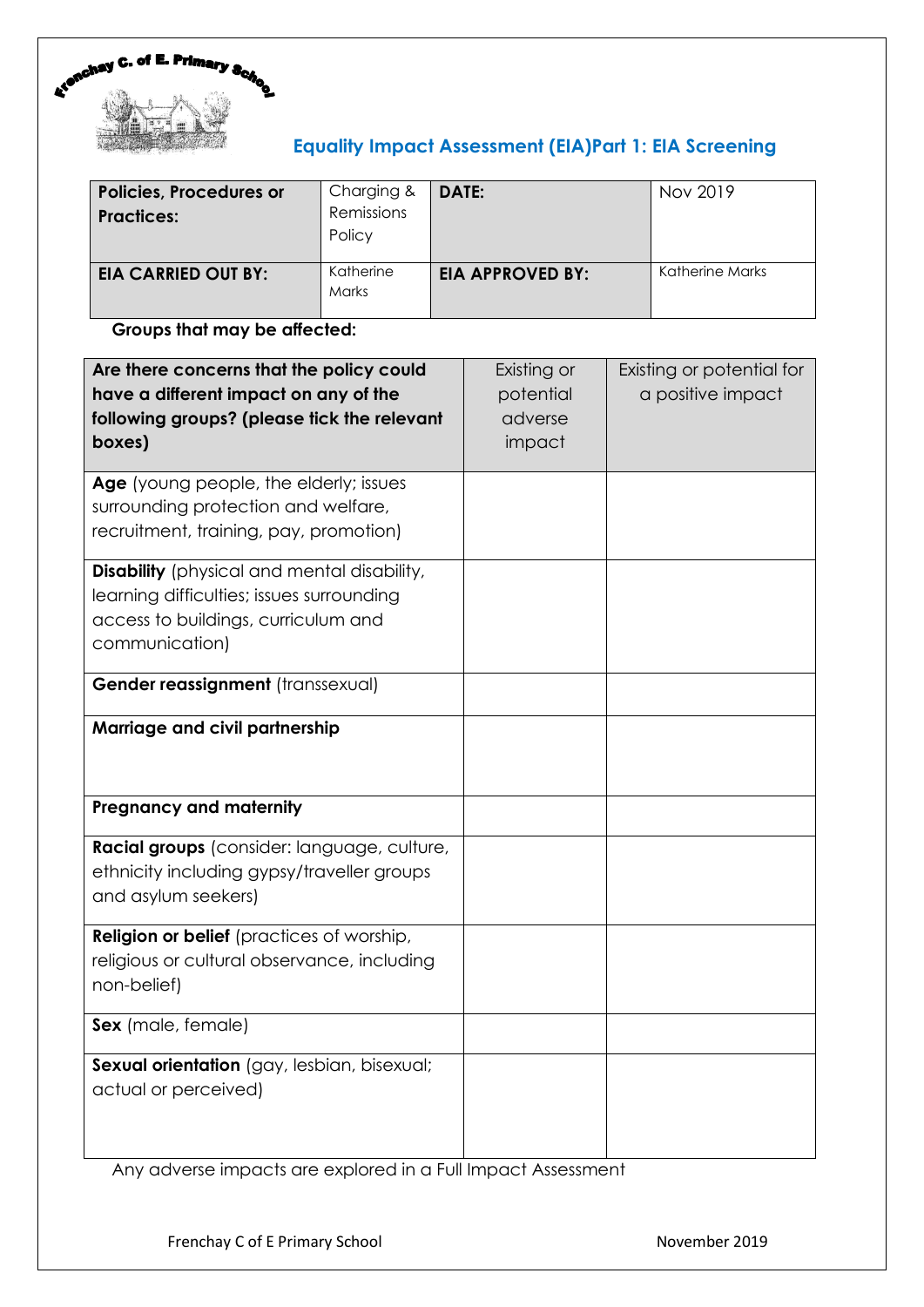# **FRENCHAY C OF E PRIMARY SCHOOL**

# **Believe, Belong, Become**

# **Charging Policy**

#### **1 Introduction**

**1.1** The governing body recognises the valuable contribution that the wide range of additional activities, including clubs, trips and residential experience, can make towards pupils' personal and social education. The governing body aims to promote and provide such activities both as part of a broad and balanced curriculum for the pupils of the school and as additional optional activities that helps to fulfil our values that are reflected in our school vision 'Believe, Belong, Become'.

The legislation governing the charging for school activities is set out in the Education Act 1996, Sections 449-462.

Changes may become necessary in the future and these will be publicised as and when.

**1.2** All education during school hours is free. We do not charge for any activity undertaken as part of the National Curriculum with the exception of individual or group music tuition.

#### **2 Voluntary contributions**

- **2.1** When organising school trips or visits which enrich the curriculum and educational experience of the children, the school invites parents to contribute to the cost of the trip. All contributions are voluntary. If we do not receive sufficient voluntary contributions, we may cancel a trip. If a trip goes ahead, it may include children whose parents have not paid any contribution. We do not treat these children differently from any others.
- **2.2** If a parent wishes their child to take part in a school trip or event but is unwilling or unable to make a voluntary contribution, we do allow the child to participate fully in the trip or activity. Sometimes the school pays additional costs in order to support the visit. Parents have a right to know how each trip is funded. The school provides this information on request.
- **2.3** The following is a list of additional activities organised by the school, which require voluntary contributions from parents. These activities are known as 'optional extras'. This list is not exhaustive:
	- visits to museums;
	- sporting activities which require transport expenses;
	- outdoor adventure activities;
	- visits to the theatre:
	- musical events: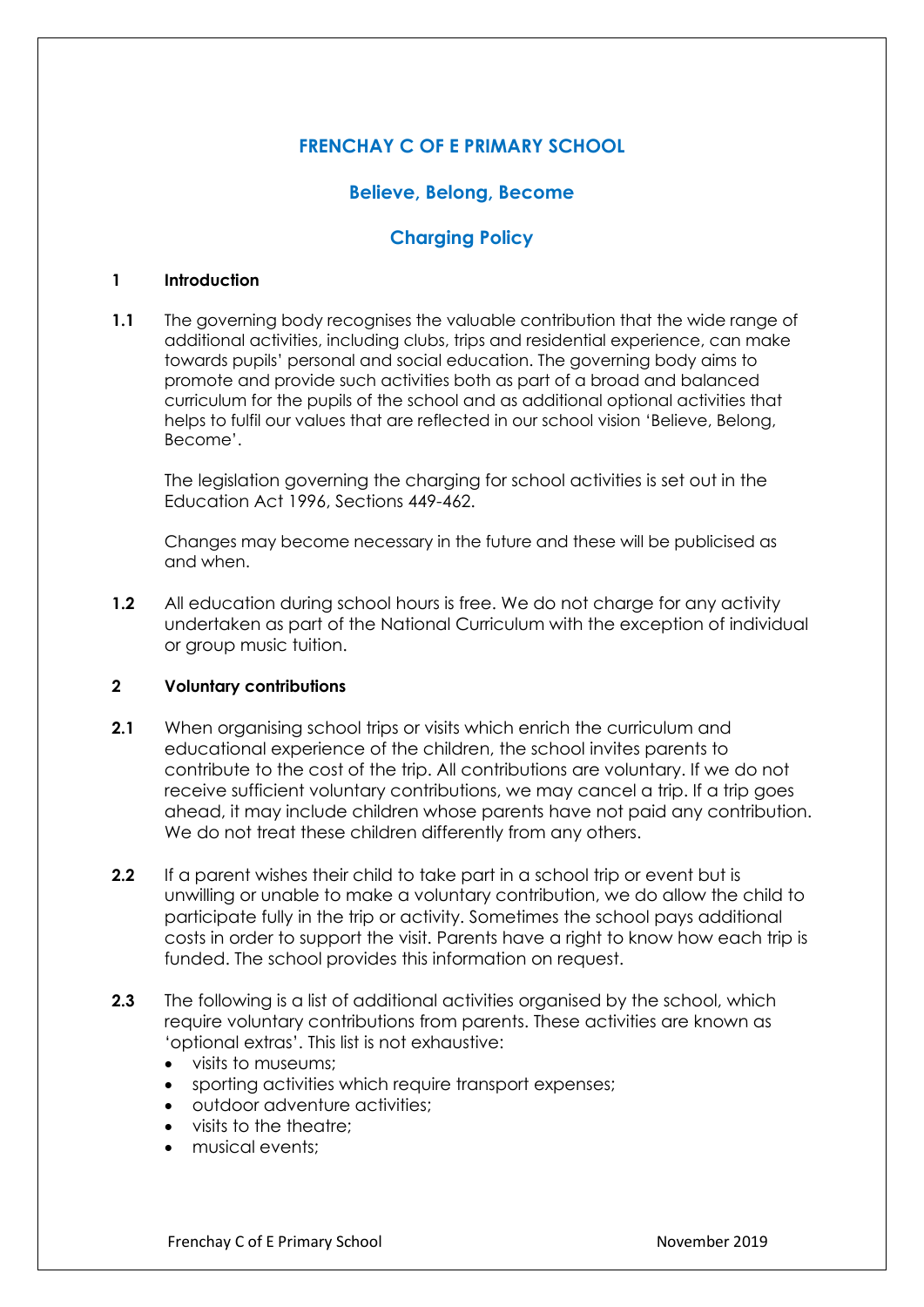### **3 Residential visits**

**3.1** Charges will be made to cover costs incurred for board and lodgings, activities and transport.

### **4 Music tuition**

- **4.1** All children study music as part of the normal school curriculum. We do not charge for this.
- **4.2** There is a charge for individual or group music tuition provided by peripatetic music teachers. The cost of the lesson will be determined by the nature of the lesson. i.e. individual or group lesson, how many in a group and the charge by South Gloucestershire Peripatetic Service or outside provider. Details are available from the Music Hub or via the School office.

### **5 Swimming**

**5.1** There is no charge for swimming lessons. Currently our Year 5 and 6 take part in this activity. Any change in the Authority's present funding arrangements would involve a subsequent review by Governors. We inform parents when these lessons are to take place, and we ask parents for their written permission for their child to take part in swimming lessons.

# **6**. **PERFORMANCES IN SCHOOL**

**6.1** Parents/Carers may be asked to make a voluntary contribution towards the cost of performances and concerts from outside organisations that are held within the school day.

# **7 DESIGN & TECHNOLOGY MATERIALS**

**7.1** No child will be excluded from taking part in such activities as cookery, pottery, craft or needlework if his/her parents/carers are unwilling or unable to pay for materials, ingredients or the cost of the finished article. If the parent/carer does not make a voluntary contribution towards providing the resources these will be supplied by the school but the finished article or cookery item will remain the property of the school.

# **8 CLUB ACTIVITIES**

**8.1** Government legislation allows schools to charge for activities taking place outside normal school working hours, i.e. lunchtimes, before school or after school. The school may host after school clubs provided by an outside agency and a charge will be made to cover the cost of this club or the provider may charge directly to the parent.

#### **9 Lunch Money:**

9.1 Lunches are charged at £2.20 per day for children and £3 for Adults. Where meals are not paid for the school is liable for the cost. Therefore, we ask parents to pay in advance to the School lunch provider 'Dolce' and